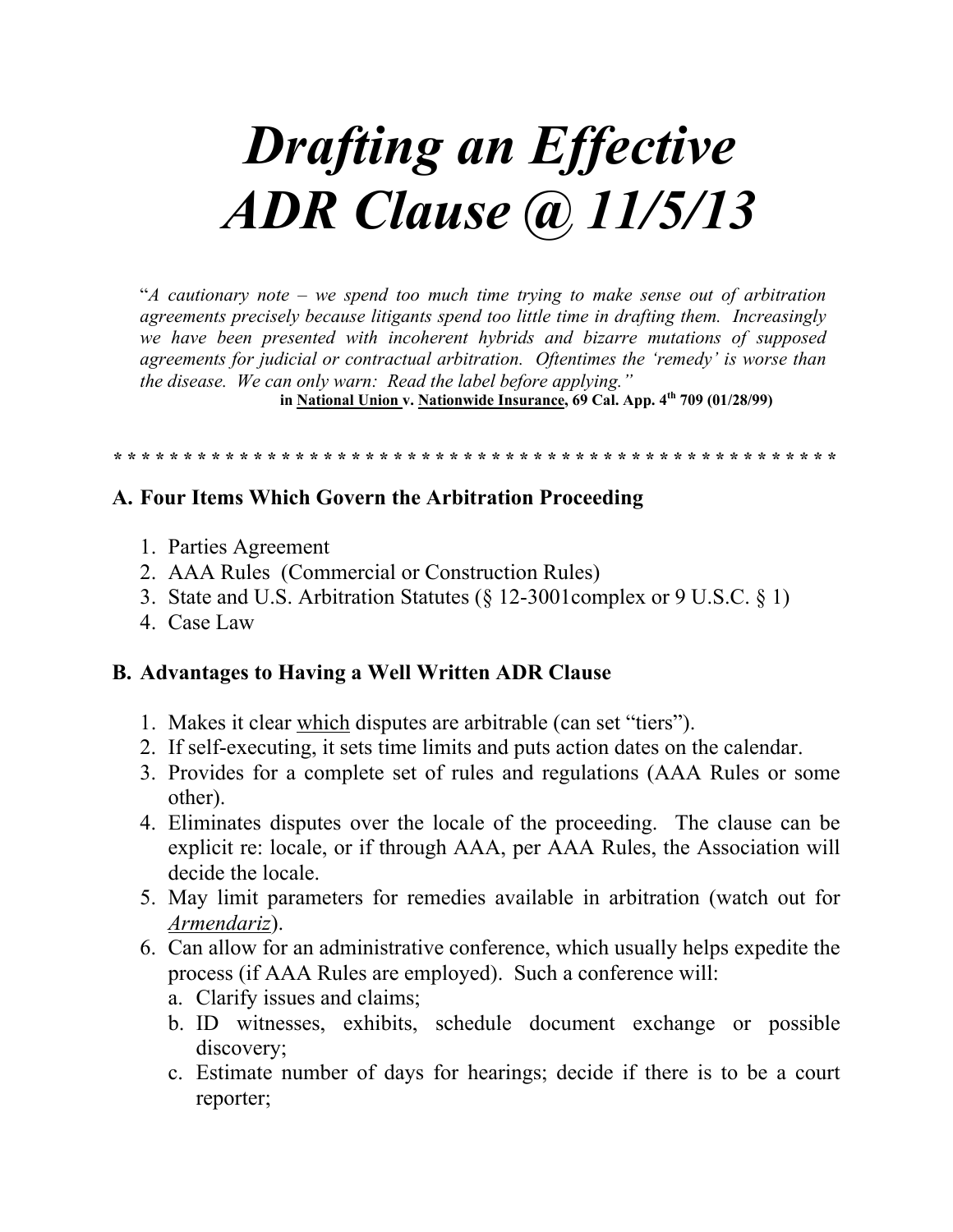- d. Establishes tone of proceedings, get to know arbitrator; and
- e. Pin down what type of award you want.

## **C. Customize Your Arbitration Agreement to Meet Personalized Needs: Issues to Consider**

- 1. Mediation. It can be a condition precedent to filing to arbitrate, or specified to be concurrent.
- 2. Mediation-Arbitration (Med-Arb)
	- a. If not resolved through mediation, go directly into arbitration.
	- b. Generally, smart folks don't recommend that the mediator become the arbitrator.
- 3. Governing Law
	- a. Some agreements state they will be governed and interpreted in accordance with State laws.
	- b. Make sure to be familiar with those laws. A California footnote: hostility to Arbitration in California.
	- c. It is crucial that the clause state that the arbitration is to be conducted under the RUAA, thus avoiding the FAA.
- 4. Locale Provisions
	- a. If stating locale, consider convenience for lawyers, parties, witnesses, and maybe court reporters.
	- b. Check if there is a pool of qualified arbitrators in that area.
	- c. Be familiar with the chosen governing law (i.e., NY-- no punitive damages allowed, whereas Arizona allows punitives).
- 5. Arbitrator Selection Criteria / Number of Arbitrators
	- a. Require a retired judge? Lawyer? CPA? Structural Engineer? Years of experience?
	- b. Consider costs.
	- c. Party-appointed panel members. Not highly recommended: cost and delays.
- 6. Five Basic Essentials Which You Should Not Tamper With. (The *Armendariz* case from California): Lawyer representation, fee imposition, remedy limitation, evidence restriction, damage restriction. Substantive or procedural unconscionability.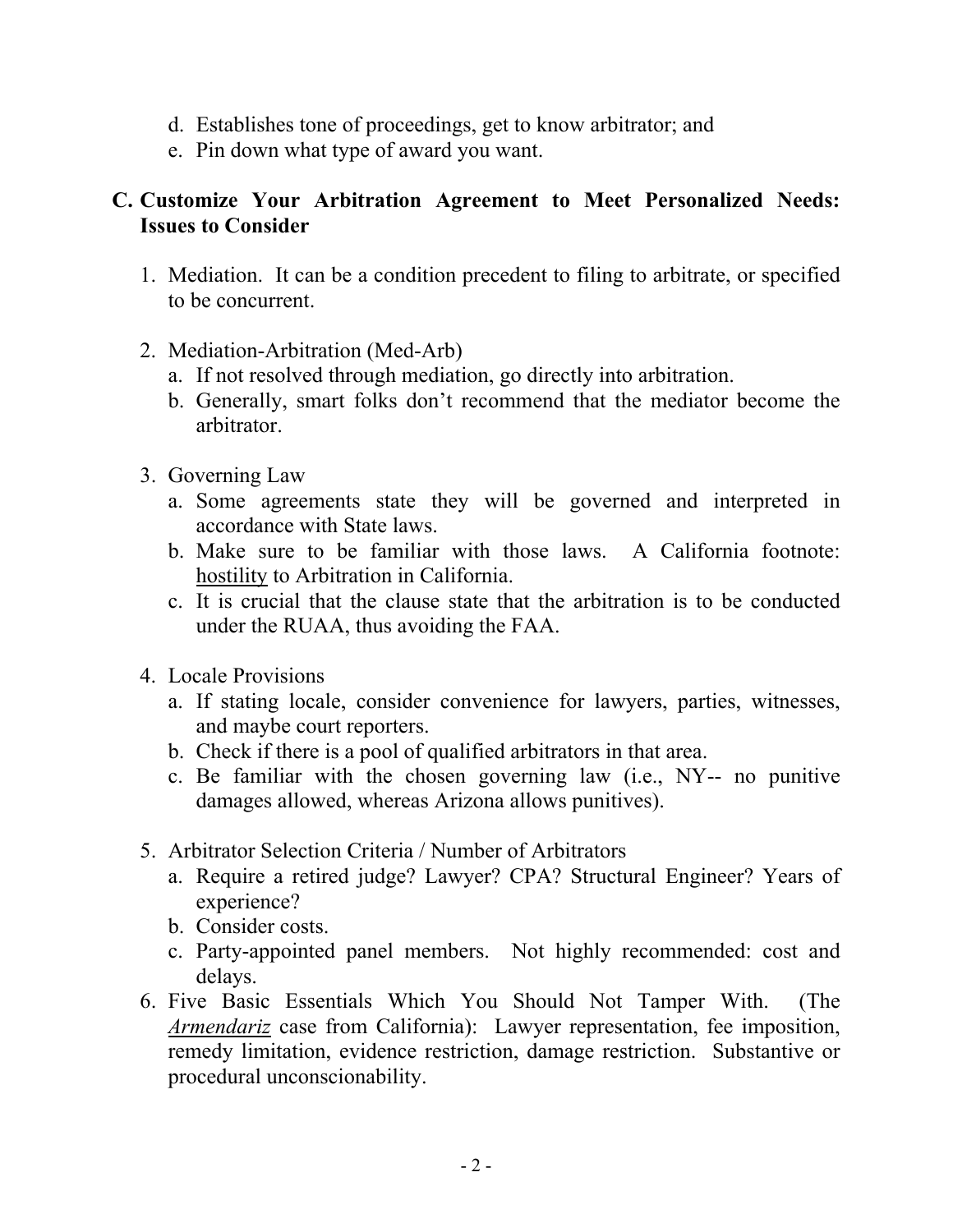- 7. Consolidation (a Big "bugaboo" in Construction) (The 2007 of the AIA 201 version relaxes this somewhat.)
	- a. Consider when there may be multiple parties with disputes arising from the same transaction.
	- b. Are the witnesses the same?
	- c. Allows one omnibus resolution for all, avoids conflicting rulings.
	- d. How about giving the arbitrator discretion on consolidation?
- 8. Remedies
	- a. Delineate scope of arbitrator's authority in award.
	- b. Broad: "Any remedy or relief that the arbitrator deems just and equitable."
	- c. Yes or No on punitive damages, allow interest, attorney's fees, etc.
	- d. Be careful on exclusions of fees or remedies that they would be able to receive in court. (*Armendariz* case from California.)
- 9. Discovery
	- a. Some say the AAA Rules forbid discovery. Not true. The Rules don't encourage it, but here's the way to get it: Suggesting hearing time savings.
	- b. If you want it, determine scope (i.e., 2 depositions each + RFP for 10 categories of documents), and establish time limits.
	- c. Allow arbitrator to resolve all other outstanding discovery issues and to enter sanctions.
- 10.Written Opinions (Reasoned Award vs. Detailed Award)
	- a. A Detailed Award is not usually provided, but we see it more and more.
	- b. Pros: You know why it forces a thoughtful approach.
	- c. Cons: If award is not written well, it might encourage an appeal attack on the award.
- 11. Appeals of Awards to Courts:
	- a. Essentially only for bias, refusal of legitimate postponement, refusal to accept evidence, etc.
	- b. May want to provide for some provisions under which loser can appeal, i.e. Complex cases.
	- c. Mixed results in courts, but recent U. S. Supreme Court case simply does not allow parties to create appeal rights. War-story.
	- d. Can provide for review panel of arbitrators. Give time limits, reasons by which award can be overturned, make it final and binding after review.